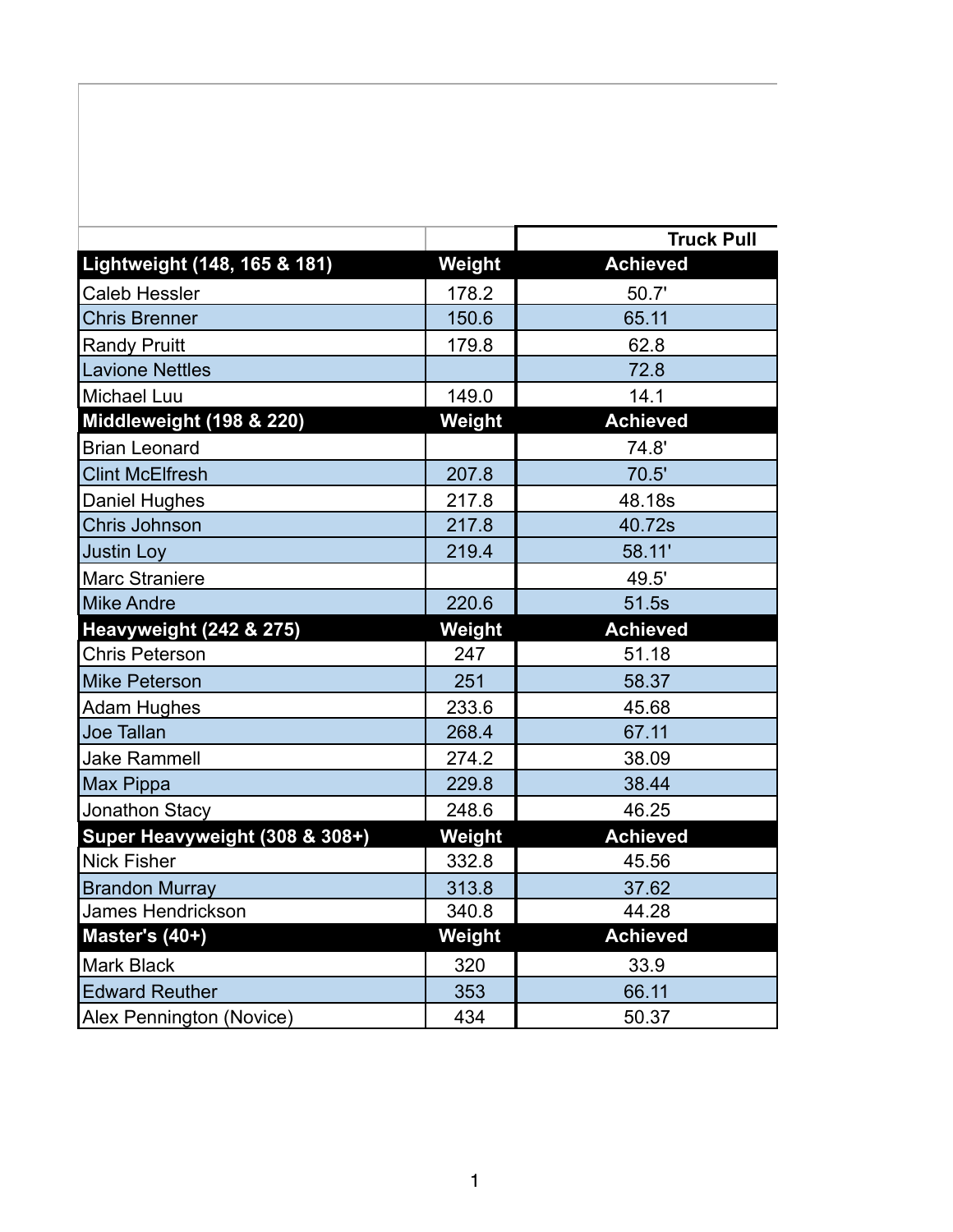## **2017 Northsic**

|                         | <b>Press Medley</b> |                |                  |                 |
|-------------------------|---------------------|----------------|------------------|-----------------|
| <b>Points</b>           | <b>Achieved</b>     | <b>Points</b>  | <b>Sub-total</b> | <b>Achieved</b> |
| $\overline{2}$          | DB                  | 1.5            | 3.5              | 28              |
| $\overline{4}$          | DB, KEG             | 3 <sup>5</sup> | $\overline{7}$   | 27              |
| $\overline{3}$          | 1                   | $\overline{4}$ | $\overline{7}$   | 21              |
| $5\overline{)}$         | $\overline{3}$      | 5              | 10               | 30              |
| $\mathbf{1}$            | DB                  | 1.5            | 2.5              | 16              |
| <b>Points</b>           | <b>Achieved</b>     | <b>Points</b>  | <b>Sub-total</b> | <b>Achieved</b> |
| $\overline{\mathbf{4}}$ | <b>DB</b>           | 5              | $\boldsymbol{9}$ | 24              |
| $\overline{3}$          | $\overline{0}$      | $\mathbf 0$    | 3                | 24              |
| $\,6\,$                 | 1                   | $6\phantom{a}$ | 12               | 28              |
| $\overline{7}$          | 5                   | $\overline{7}$ | 14               | 19              |
| $\overline{2}$          | $\overline{0}$      | $\mathbf 0$    | $\overline{2}$   | 15              |
| $\mathbf{1}$            | $\mathsf{O}\xspace$ | $\mathbf 0$    | $\mathbf 1$      | $9\,$           |
| 5                       | $\overline{0}$      | $\overline{0}$ | $5\overline{)}$  | 21              |
| <b>Points</b>           | <b>Achieved</b>     | <b>Points</b>  | Sub-total        | <b>Achieved</b> |
| $\mathfrak{S}$          | $\pmb{0}$           | $\pmb{0}$      | $\mathfrak{S}$   | $\mathbf 0$     |
| $\overline{2}$          | $\overline{0}$      | $\pmb{0}$      | $\overline{2}$   | 10              |
| 5                       | 1                   | $6\phantom{a}$ | 11               | 23              |
| $\overline{1}$          | $\overline{0}$      | $\mathbf 0$    | $\overline{1}$   | 17              |
| $\overline{7}$          | DB, KEG             | 5              | 12               | 17              |
| $6\overline{6}$         | $\overline{2}$      | $\overline{7}$ | 13               | 25              |
| $\overline{4}$          | $\overline{0}$      | $\overline{0}$ | $\overline{4}$   | 21              |
| <b>Points</b>           | <b>Achieved</b>     | <b>Points</b>  | <b>Sub-total</b> | <b>Achieved</b> |
| $\mathbf 1$             | $\mathbf{1}$        | 3              | $\overline{4}$   | 15              |
| $\mathfrak{S}$          | DB, KEG             | $\overline{2}$ | $\overline{5}$   | $\overline{4}$  |
| $\overline{2}$          | $\overline{0}$      | $\overline{0}$ | $\overline{2}$   | $\overline{3}$  |
| <b>Points</b>           | <b>Achieved</b>     | <b>Points</b>  | <b>Sub-total</b> | <b>Achieved</b> |
| $\overline{2}$          | $\mathbf{3}$        | $\overline{2}$ | $\overline{4}$   | 20              |
| $\mathbf{1}$            | <b>DB</b>           | $\mathbf{1}$   | $\overline{2}$   | $5\overline{)}$ |
| $\mathbf{1}$            | DB                  | $\mathbf{1}$   | $\overline{2}$   | $\mathbf 0$     |
|                         |                     |                |                  |                 |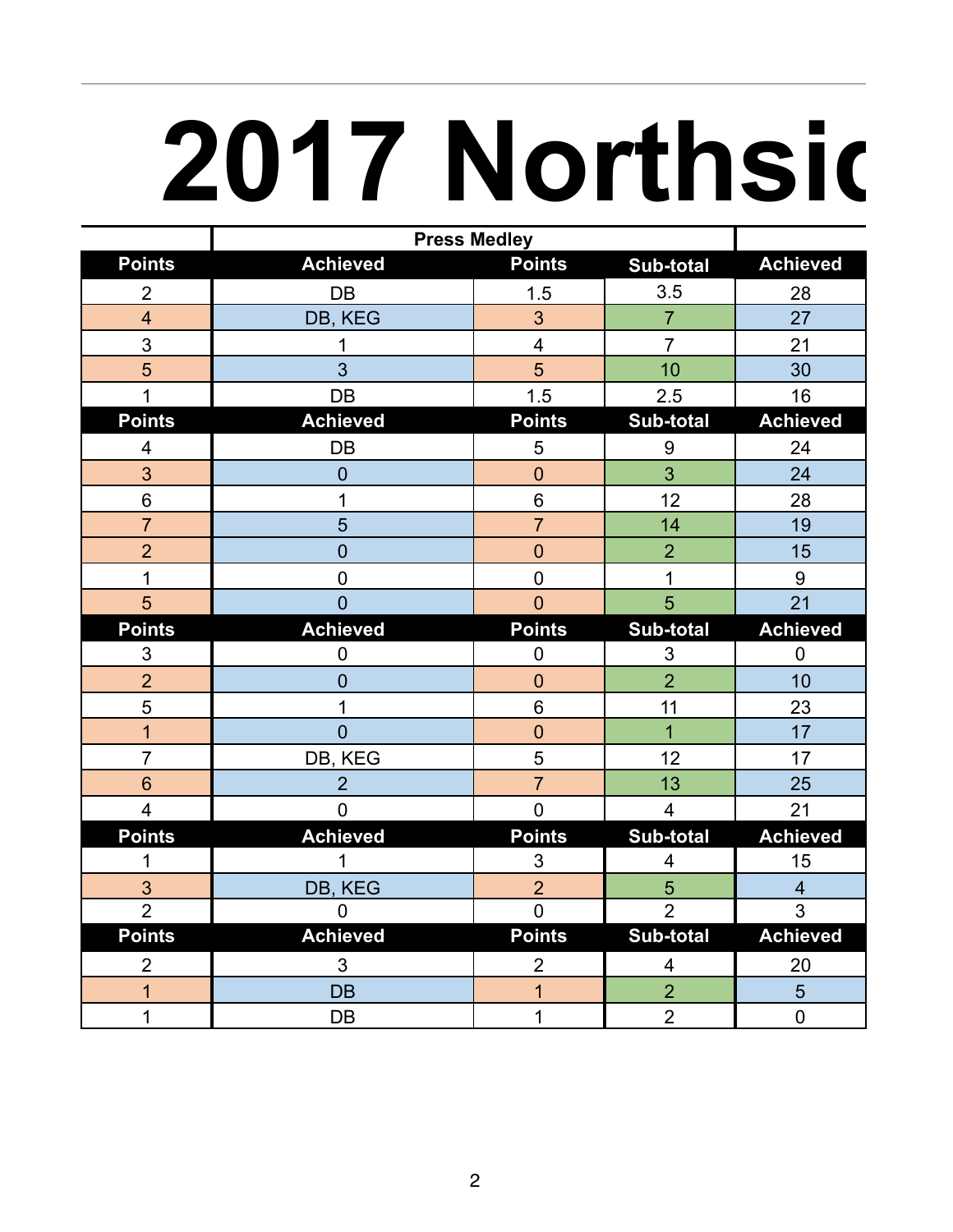## **2017 Northside Classic**

| <b>Car Deadlift</b>     |                         | <b>Carry Medley</b> |                         |                         |
|-------------------------|-------------------------|---------------------|-------------------------|-------------------------|
| <b>Points</b>           | Sub-total               | <b>Achieved</b>     | <b>Points</b>           | Sub-total               |
| $\overline{\mathbf{4}}$ | 7.5                     | 34.91               | $\overline{\mathbf{4}}$ | 11.5                    |
| 3                       | 10                      | 33.15               | 5                       | 15                      |
| $\overline{2}$          | 9                       | 44.43               | 3                       | 12                      |
| 5                       | 15                      | 53.19               | $\overline{1}$          | 16                      |
| $\mathbf{1}$            | 3.5                     | 47.94               | $\overline{2}$          | 5.5                     |
| <b>Points</b>           | <b>Sub-total</b>        | <b>Achieved</b>     | <b>Points</b>           | <b>Sub-total</b>        |
| 5.5                     | 14.5                    | 38.81               | $\overline{2}$          | 16.5                    |
| 5.5                     | 8.5                     | 37.12               | 3                       | 11.5                    |
| $\overline{7}$          | 19                      | 34.41               | 5                       | 24                      |
| 3                       | 17                      | 28.62               | $\overline{7}$          | 24                      |
| $\overline{2}$          | $\overline{\mathbf{4}}$ | 32.38               | $6\phantom{1}$          | 10                      |
| $\mathbf 1$             | $\overline{2}$          | 35.25               | $\overline{\mathbf{4}}$ | 6                       |
| $\overline{4}$          | 9                       | <b>KEG</b>          | $\mathbf{1}$            | 10                      |
| <b>Points</b>           | <b>Sub-total</b>        | <b>Achieved</b>     | <b>Points</b>           | Sub-total               |
| $\mathbf 0$             | $\mathfrak{S}$          | 43.47               | $\overline{4}$          | $\overline{7}$          |
| $\overline{2}$          | $\overline{4}$          | <b>KEG</b>          | $\overline{1}$          | 5                       |
| $6\phantom{a}$          | 17                      | 35.09               | $6\phantom{a}$          | 23                      |
| 3.5                     | 4.5                     | 49.84               | $\overline{2}$          | 6.5                     |
| 3.5                     | 15.5                    | 29.21               | $\overline{7}$          | 22.5                    |
| $\overline{7}$          | 20                      | 35.84               | 5                       | 25                      |
| 5                       | 9                       | 44.35               | $\overline{3}$          | 12                      |
| <b>Points</b>           | <b>Sub-total</b>        | <b>Achieved</b>     | <b>Points</b>           | <b>Sub-total</b>        |
| 3                       | $\overline{7}$          | 47.4                | 1                       | 8                       |
| $\overline{2}$          | $\overline{7}$          | 35.68               | 3                       | 10                      |
| $\mathbf{1}$            | 3                       | 38.15               | $\overline{2}$          | 5                       |
| <b>Points</b>           | <b>Sub-total</b>        | <b>Achieved</b>     | <b>Points</b>           | <b>Sub-total</b>        |
| $\overline{2}$          | 6                       | 33.69               | $\overline{2}$          | 8                       |
| $\overline{1}$          | 3                       | <b>KEG</b>          | $\overline{1}$          | $\overline{\mathbf{4}}$ |
| 1                       | 3                       | KEG, SB             | 1                       | $\overline{\mathbf{4}}$ |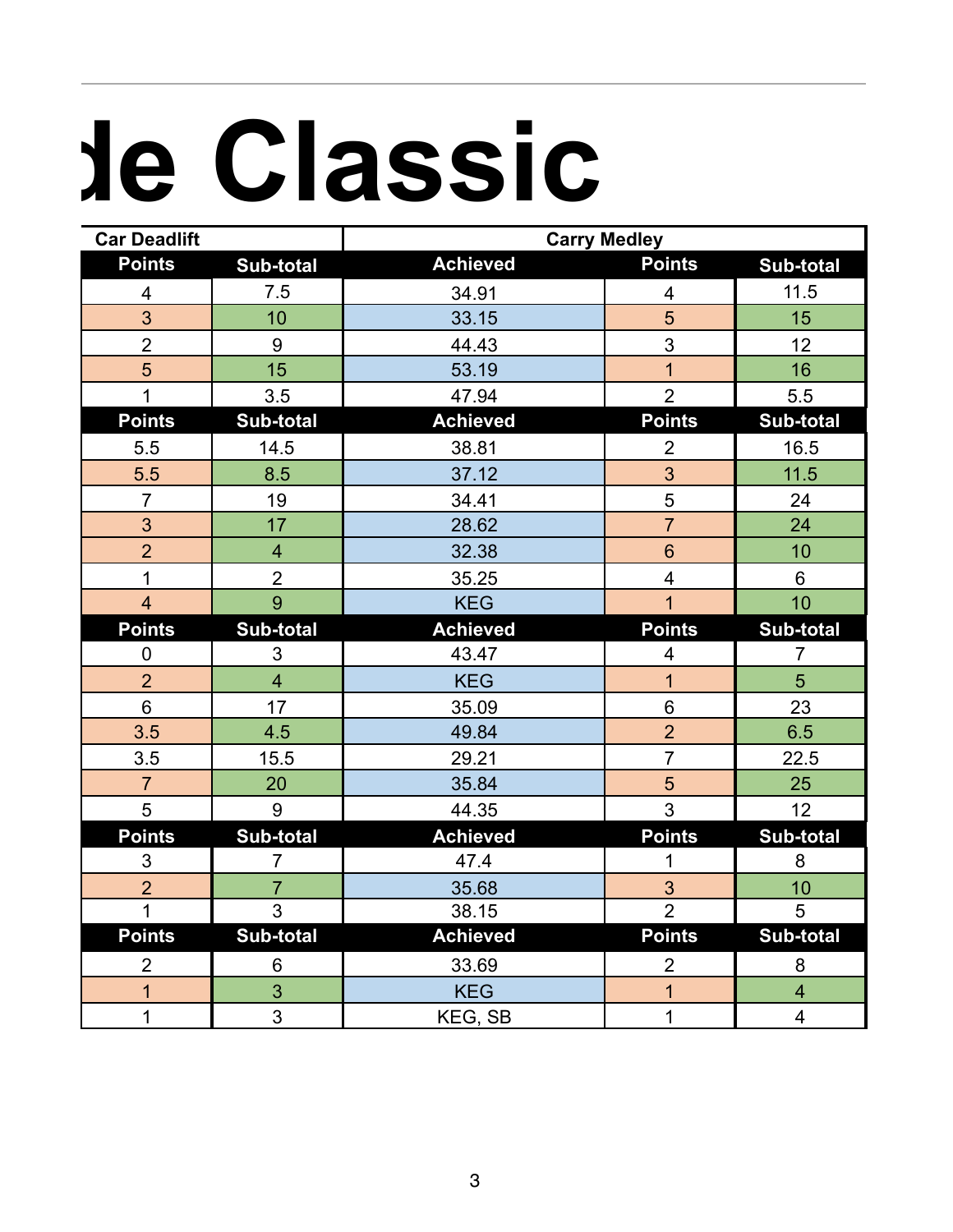| <b>Fingal Fingers</b> |                         |              | <b>Final Results</b> |
|-----------------------|-------------------------|--------------|----------------------|
| <b>Achieved</b>       | <b>Points</b>           | <b>Final</b> | <b>Place</b>         |
| 5                     | 3                       | 14.5         | 4TH                  |
| $\overline{4}$        | $\overline{2}$          | 17           | 2ND                  |
| $\overline{7}$        | 5                       | 17           | 3RD                  |
| 6                     | $\overline{\mathbf{4}}$ | 20           | 1ST                  |
| $\overline{2}$        | 1                       | 6.5          | 5TH                  |
| <b>Achieved</b>       | <b>Points</b>           | <b>Final</b> | <b>Place</b>         |
| 8                     | 5                       | 21.5         | 3RD                  |
| 8                     | 5                       | 16.5         | 4TH                  |
| $\overline{7}$        | $\overline{2}$          | 26           | 2ND                  |
| 9                     | $\overline{7}$          | 31           | 1ST                  |
| 8                     | 5                       | 15           | 5TH                  |
| $\overline{7}$        | $\overline{2}$          | 8            | 7TH                  |
| $\overline{7}$        | $\overline{2}$          | 12           | 6TH                  |
| <b>Achieved</b>       | <b>Points</b>           | <b>Final</b> | <b>Place</b>         |
| 9                     | 6                       | 13           | 5TH                  |
| 8                     | 5                       | 10           | 6TH                  |
| 8                     | 5                       | 28           | 3RD                  |
| 6                     | 1                       | 7.5          | 7TH                  |
| 10                    | $\overline{7}$          | 29.5         | 2ND                  |
| 8                     | 5                       | 30           | 1ST                  |
| 7                     | $\overline{2}$          | 14           | 4TH                  |
| <b>Achieved</b>       | <b>Points</b>           | <b>Final</b> | <b>Place</b>         |
| 9                     | $\overline{c}$          | 10           | 2ND                  |
| 10                    | $\overline{1}$          | 11           | 1ST                  |
| 8                     | $\overline{3}$          | 8            | 3RD                  |
| <b>Achieved</b>       | Points                  | Final        | <b>Place</b>         |
| 9                     | $\overline{2}$          | 10           | 1ST                  |
| $\overline{5}$        | $\overline{1}$          | 5            | 2ND                  |
| 5                     | 1                       | 5            | 1ST                  |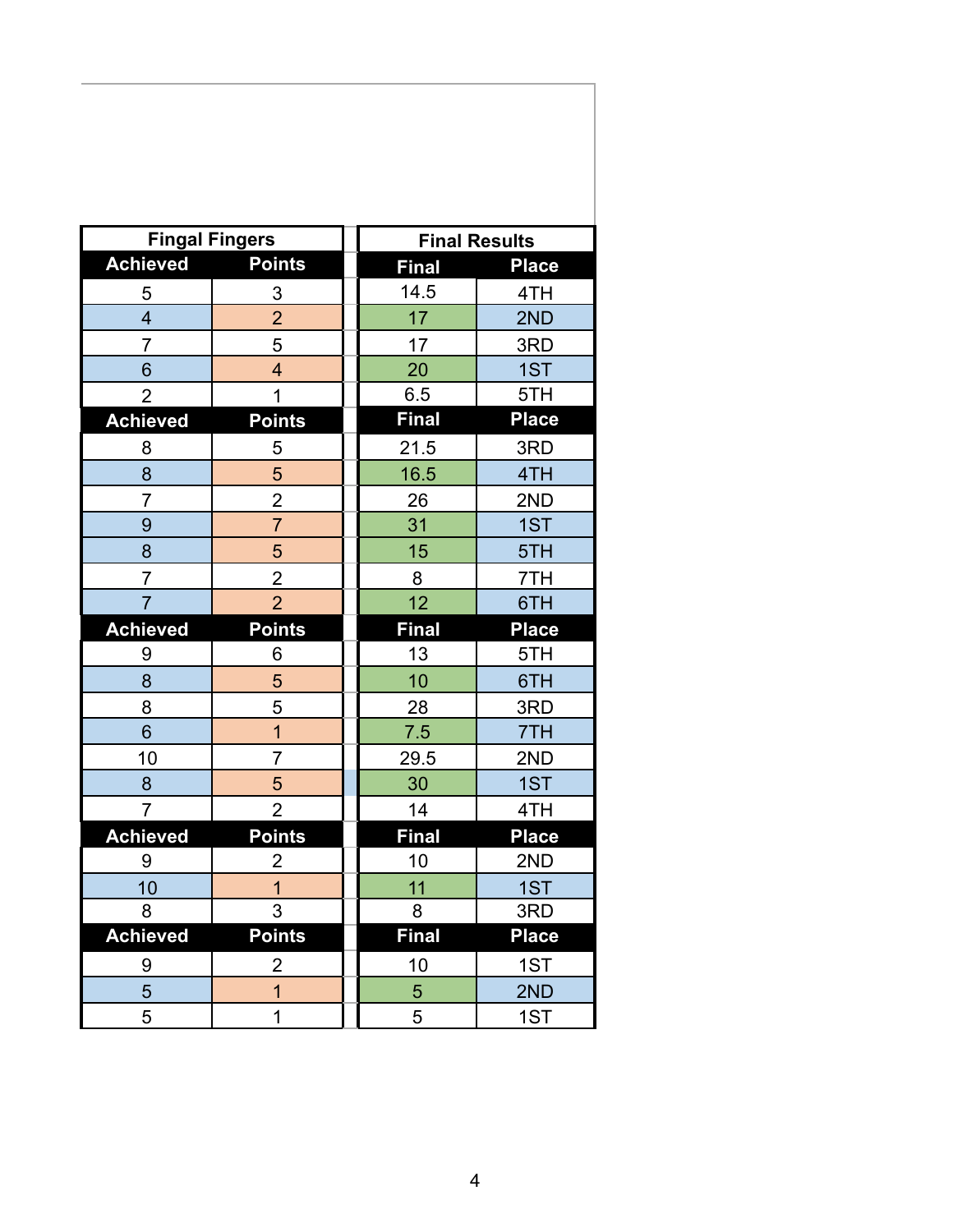|                               |        | <b>Truck Pull</b> |
|-------------------------------|--------|-------------------|
| Lightweight (123 & 132)       | Weight | <b>Achieved</b>   |
| Megan Bunch                   | 132.2  | 60                |
| Tawnya Roberts                | 131.6  | 59.7              |
| Middleweight (148 & 165)      | Weight | <b>Achieved</b>   |
| Evyn Ysais                    | 143    | 6"                |
| <b>Shellby Rood</b>           | 157.4  | 42.15             |
| Heavyweight (181, 198 & 199+) | Weight | <b>Achieved</b>   |
| <b>Charity Etheredge</b>      | 231.2  | 40.69             |
| <b>Melanie Wicken</b>         | 231.2  | 44.97             |
| Sarah-Belle Srebernak         | 175.2  | 51.5              |
| <b>Ali Erickson</b>           | 168.6  | 37.85             |
| Master's (40+)                | Weight | <b>Achieved</b>   |
| Aimee Romig                   | 233.6  | 41.19             |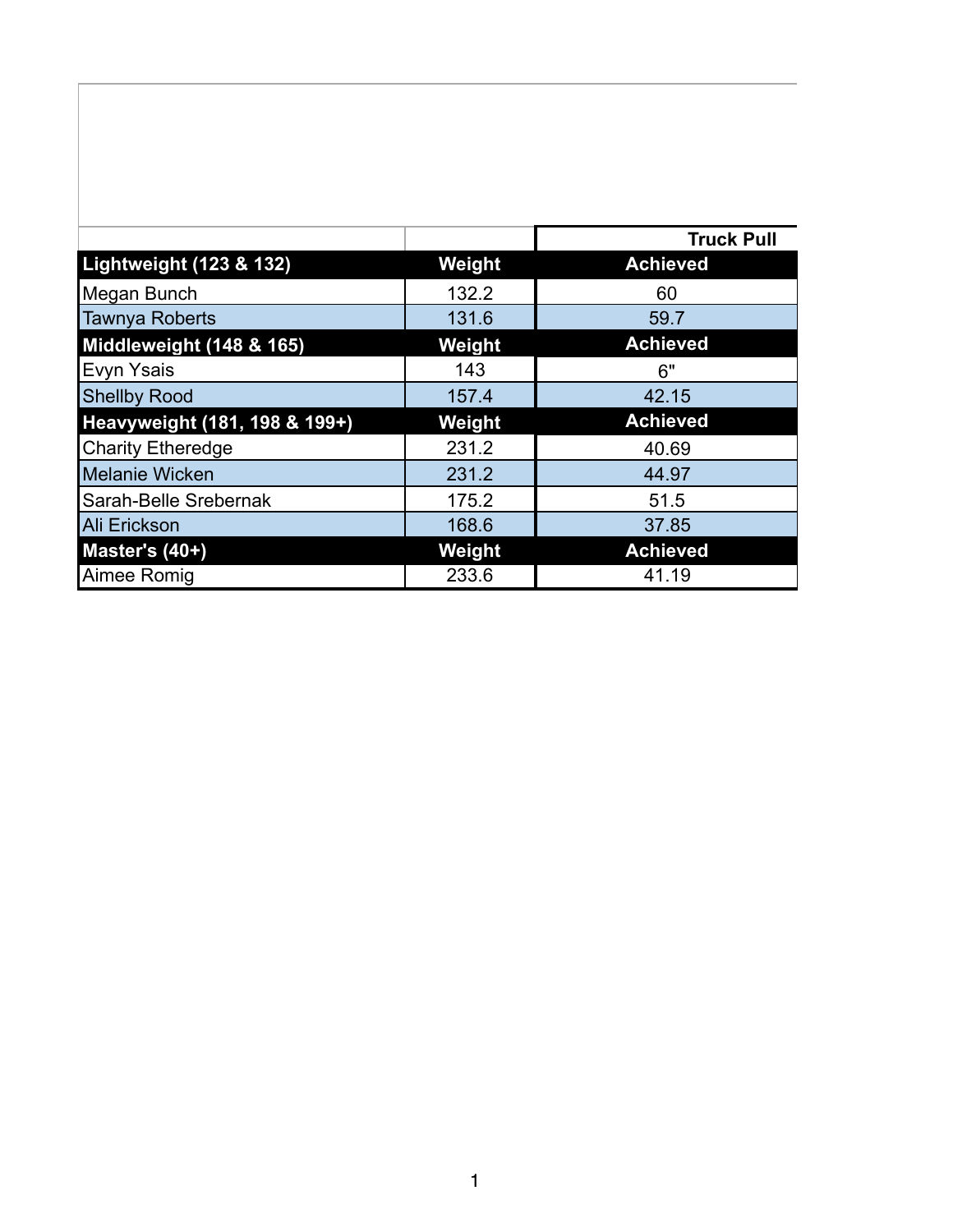## **2017 Northsic**

|                | <b>Press Medley</b> |                |                |                 |
|----------------|---------------------|----------------|----------------|-----------------|
| <b>Points</b>  | <b>Achieved</b>     | <b>Points</b>  | Sub-total      | <b>Achieved</b> |
|                | 5                   |                | 2              | 15              |
| $\overline{2}$ | 6                   | 2              |                | 16              |
| <b>Points</b>  | <b>Achieved</b>     | <b>Points</b>  | Sub-total      | <b>Achieved</b> |
|                |                     |                |                |                 |
| $\overline{2}$ |                     | $\overline{2}$ | 4              | 3               |
| <b>Points</b>  | <b>Achieved</b>     | <b>Points</b>  | Sub-total      | <b>Achieved</b> |
| 3              | DB                  | 3              | 6              | 13              |
| $\overline{2}$ | 0                   | $\Omega$       | $\overline{2}$ | 6               |
|                | DB                  | 3              | 4              |                 |
| 4              | <b>DB</b>           | 3              |                | 14              |
| <b>Points</b>  | <b>Achieved</b>     | <b>Points</b>  | Sub-total      | <b>Achieved</b> |
|                |                     |                |                |                 |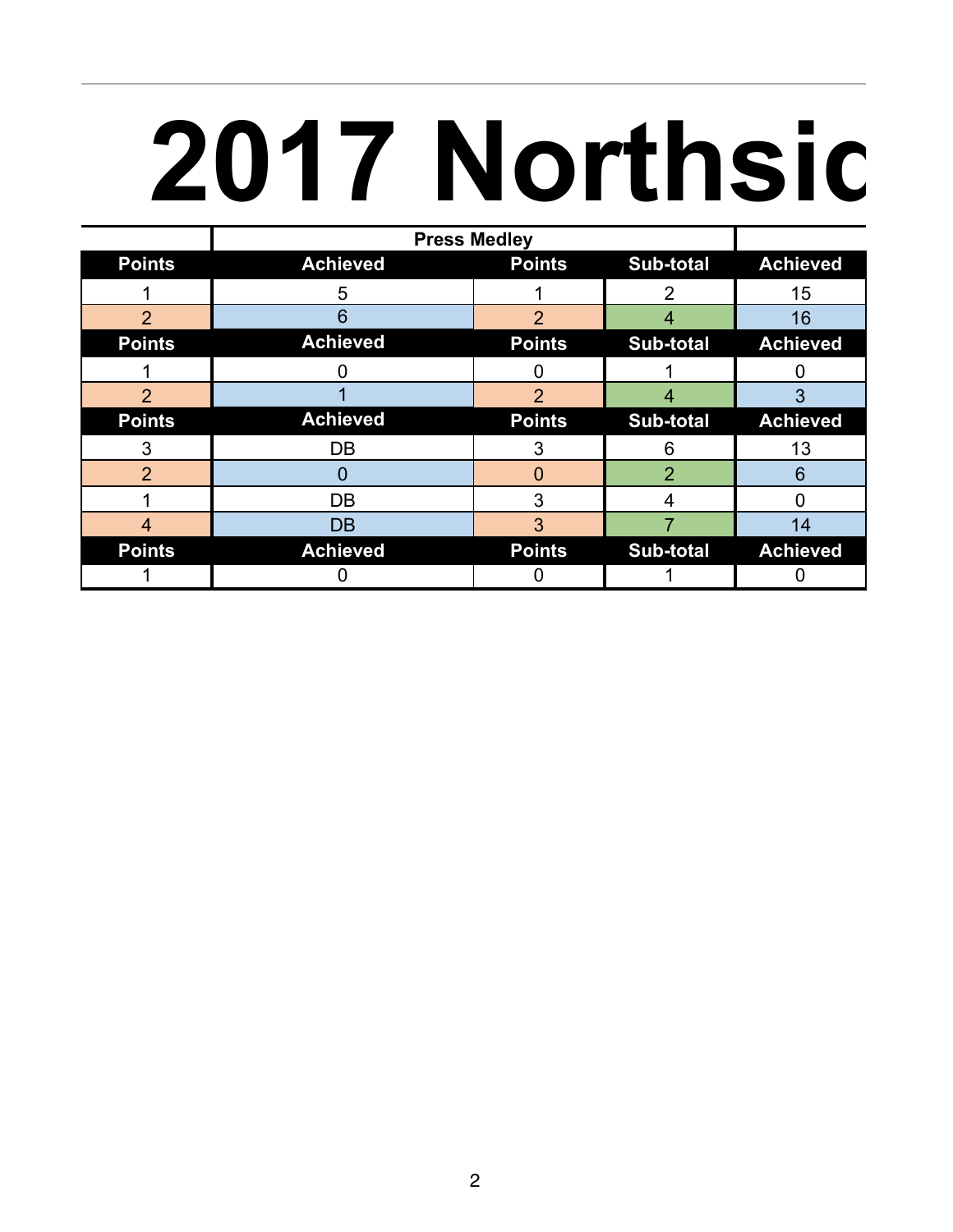## le Classic

| <b>Car Deadlift</b> |                  | <b>Carry Medley</b> |                |           |
|---------------------|------------------|---------------------|----------------|-----------|
| <b>Points</b>       | <b>Sub-total</b> | <b>Achieved</b>     | <b>Points</b>  | Sub-total |
|                     | 3                | 35.94               | $\overline{2}$ | 5         |
| $\overline{2}$      | 6                | 41.41               |                |           |
| <b>Points</b>       | <b>Sub-total</b> | <b>Achieved</b>     | <b>Points</b>  | Sub-total |
|                     |                  | <b>KEG</b>          |                |           |
| $\overline{2}$      | 6                | 47.53               | $\overline{2}$ | 8         |
|                     |                  |                     |                |           |
| <b>Points</b>       | <b>Sub-total</b> | <b>Achieved</b>     | <b>Points</b>  | Sub-total |
| 2                   | 8                | 43.81               | 3              | 11        |
| 3                   | 5                | <b>KEG, SB</b>      | $\overline{2}$ |           |
| 0                   | 4                | <b>KEG</b>          |                | 5         |
| 4                   | 11               | 41.62               | $\overline{4}$ | 15        |
| <b>Points</b>       | <b>Sub-total</b> | <b>Achieved</b>     | <b>Points</b>  | Sub-total |